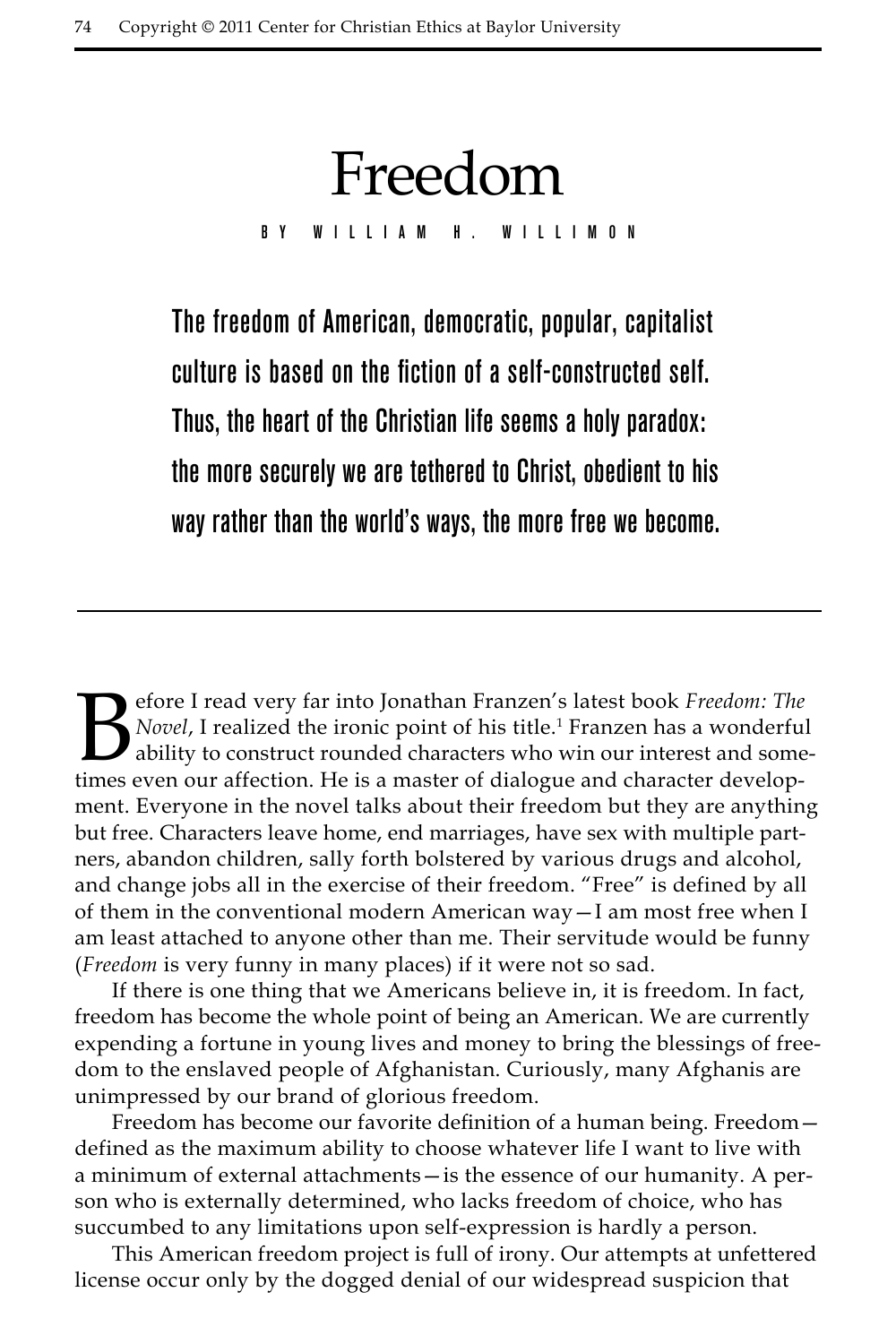contemporary Americans are anything but free. Jerked around by invisible forces beyond our control—the economy, government meddling, hormones, DNA, giant corporations, environmental pollution, peer pressure, advertising (the social sciences continually adds to the list of external determinants of human behavior)—in our more lucid moments we suspect that our vaunted contemporary boasts of freedom are but the rattling of our collective chains.

**Keep** 

Of course I would know none of this if I were not a Christian. Augustine, I suppose, was the first to note that a pagan world specializes in the construction of gilt cages. It is the particular genius of paganism to hide its various mechanisms of enslavement. Modernity is that form of paganism that enjoys thinking that it has at last achieved humanity with unconstrained vistas. People of the past were tied down, prejudiced, limited by their gender and class, but we are free. I can now choose from one hundred and twenty different channels on my television. I am free to do anything I want to do. I can write my own script—all the while failing to see how modernity fails to give me anything worth doing or a life worth living.

In my more cynical moments I think that American democracy has created something called the free individual because it has found that allegedly free that is, unattached—individuals are easier to manage than people who are tethered to a tribe, a family, a community, or a church. If you give me a maximum amount of freedom with a minimum amount of responsibility, you can lead me just about anywhere you like.

The world tells us that our exuberant self-expression is validation of our personal freedom. We fail to see that we are free to say about anything we want, except to say, "No thanks." We are free to construct any story for our lives except one denying the rigidly enforced story that the point of our lives is to be unfettered, unconstrained, unattached, and free of any story other than the one I have freely chosen. Ironically, the story that the point of life is to be free to choose the life we want is a story that we did not choose—it was externally imposed upon us by a culture that cannot think of any purpose for living other than to be free to choose our own self-constructed purpose for living. We relish our freedom to have anything we like, failing to see how advertising creates our desires, limiting our ability to know what we like other than what advertising tells us to like. The modern world – bewitched by the fantasy of the role-less, unattached, free individual—fails to acknowledge its own peculiar forms of servitude.

In the aftermath of the French Revolution, Madame Roland was brought to the guillotine to face execution on trumped-up charges in 1793. As she prepared to die, she bowed mockingly toward the statue of liberty in the Place de la Révolution and uttered the words for which she is now remembered: "liberty, what crimes are committed in your name!"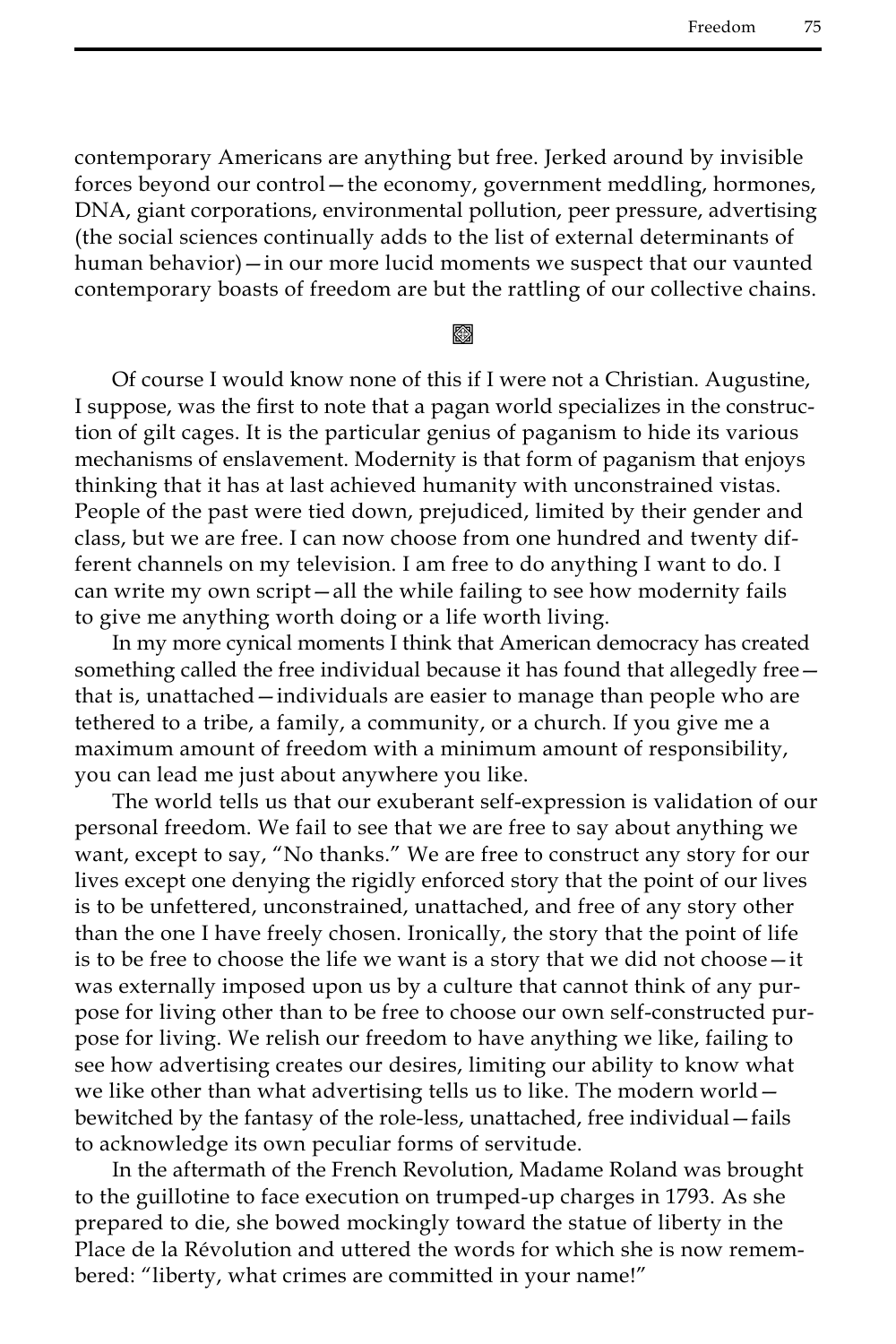Christians, attached as we are to the story of Jesus Christ, are busy in our lives and in our liturgies trying to believe two countercultural ideas about freedom: most of what passes for "freedom" around here is a lie; and there is no real freedom apart from the freedom to be who God has created us to be.

The freedom of American, democratic, popular, capitalist culture is based upon the fiction of the self-constructed self. It is the freedom of the

Christians, attached as we are to the story of Jesus Christ, believe two countercultural ideas about freedom: most of what passes for "freedom" around here is a lie; and there is no real freedom apart from the freedom to be who God created us to be.

supermarket. My "free" society offers me the maximum number of choices. So I move my cart down the supermarket aisle grabbing this and that all in the hope that I might thereby accumulate the right stuff to make my life worth living. Lacking any basis of discerning what counts for wise choices, I tend to grab a bit of everything, flitting from this enticing experience to that one, never alighting anywhere for

long. Thus there is a kind of drivenness about modern life that is anything but free. I not only can choose but I must.

Surely this is what Paul meant when he said that some live as if "their god is the belly" (Philippians 3:19). Gluttony is an unavoidable sin among us: gluttony is mandatory to keep the economy functioning.

As the great theologian Bob Dylan has noted, "you're gonna have to serve somebody."2 So when it comes to the modern usage of "freedom," there is a sense in which Christians do not believe in freedom. Most of what passes for "freedom" is servitude. Everybody is standing somewhere. Everyone is attached to something. All of us are busy living out stories that were externally imposed upon us, lives that we did not freely choose. As Spinoza said, if a rock could think, and if you threw that rock across a river, that rock would think that it was crossing the river because it wanted to. $3$ 

## Kor

Christians hold the curious view that there is no freedom apart from God and the Creator's intentions for his creatures. It is Augustine's "our hearts are restless until they rest in thee," but it is also that freedom is not a personal achievement or discovery. True freedom is a gift. The patriotic bumper sticker that proclaims "Freedom isn't free" lies.

While freedom is a favorite subject of pagan philosophers—one of their beloved philosophical abstractions—it is rarely discussed in Scripture. Jesus,